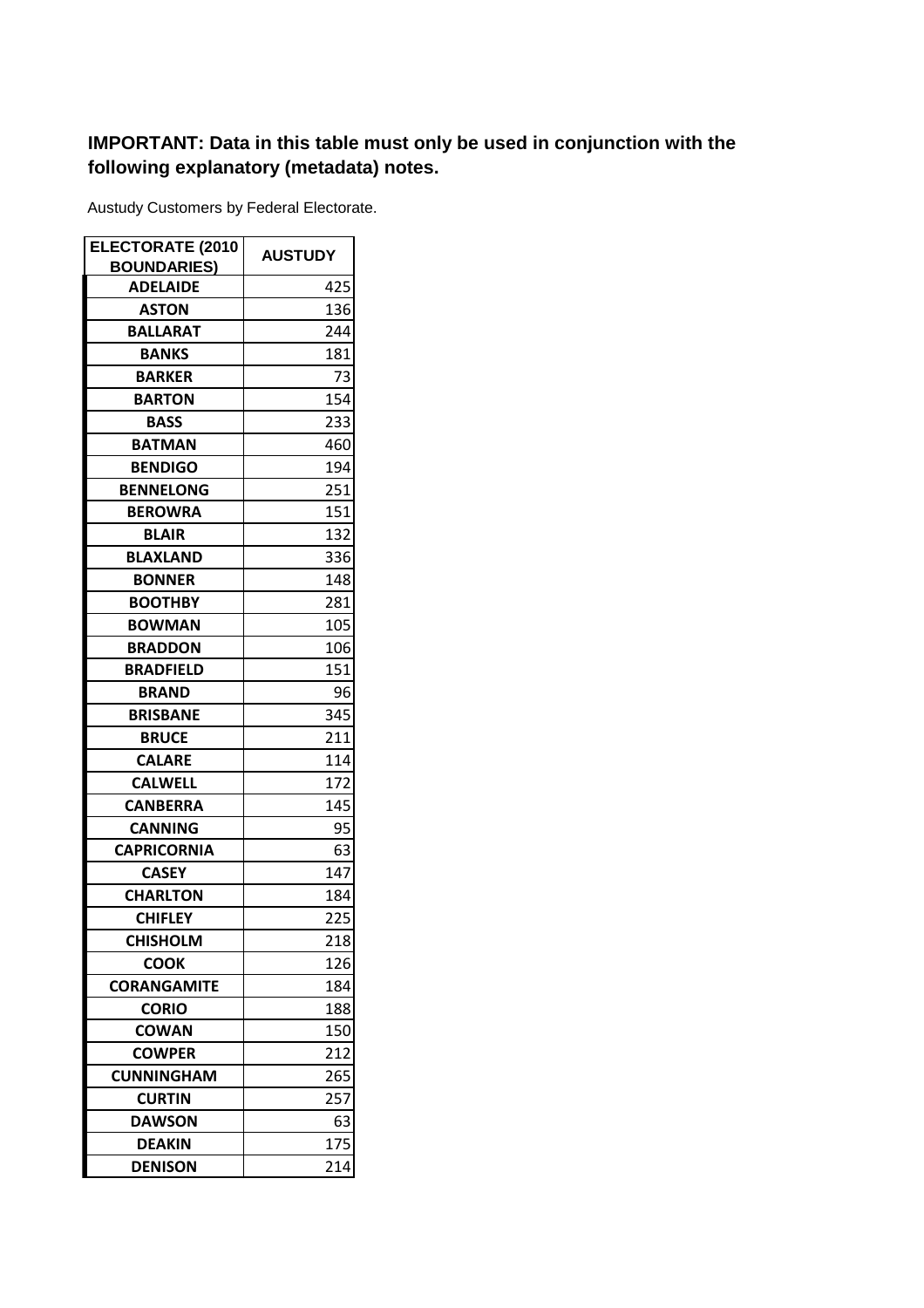| <b>DOBELL</b><br>165<br><b>DUNKLEY</b><br>168<br><b>DURACK</b><br>30<br><b>EDEN-MONARO</b><br>114<br><b>FADDEN</b><br>217<br>278<br><b>FAIRFAX</b><br><b>FARRER</b><br>116<br><b>FISHER</b><br>200<br>125<br><b>FLINDERS</b><br><b>FLYNN</b><br>45<br>152<br><b>FORDE</b><br><b>FORREST</b><br>115<br>234<br><b>FOWLER</b><br>118<br><b>FRANKLIN</b><br><b>FRASER</b><br>245<br>247<br><b>FREMANTLE</b><br>337<br><b>GELLIBRAND</b><br><b>GILMORE</b><br>114<br><b>GIPPSLAND</b><br>80<br><b>GOLDSTEIN</b><br>167<br><b>GORTON</b><br>253<br><b>GRAYNDLER</b><br>441<br>195<br><b>GREENWAY</b><br><b>GREY</b><br>44<br>324<br><b>GRIFFITH</b><br><b>GROOM</b><br>196<br><b>HASLUCK</b><br>130<br>179<br><b>HERBERT</b><br><b>HIGGINS</b><br>233<br>280<br><b>HINDMARSH</b><br><b>HINKLER</b><br>173<br><b>HOLT</b><br>195<br><b>HOTHAM</b><br>166<br><b>HUGHES</b><br>124<br><b>HUME</b><br>87<br>75<br><b>HUNTER</b><br>92<br><b>INDI</b><br><b>ISAACS</b><br>177<br><b>JAGAJAGA</b><br>227<br><b>KENNEDY</b><br>59<br><b>KINGSFORD SMITH</b><br>254<br>195<br><b>KINGSTON</b><br><b>KOOYONG</b><br>225<br><b>LA TROBE</b><br>160<br><b>LALOR</b><br>224<br><b>LEICHHARDT</b><br>193<br><b>LILLEY</b><br>163 | <b>DICKSON</b> | 108 |  |
|---------------------------------------------------------------------------------------------------------------------------------------------------------------------------------------------------------------------------------------------------------------------------------------------------------------------------------------------------------------------------------------------------------------------------------------------------------------------------------------------------------------------------------------------------------------------------------------------------------------------------------------------------------------------------------------------------------------------------------------------------------------------------------------------------------------------------------------------------------------------------------------------------------------------------------------------------------------------------------------------------------------------------------------------------------------------------------------------------------------------------------------------------------------------------------------------------------------|----------------|-----|--|
|                                                                                                                                                                                                                                                                                                                                                                                                                                                                                                                                                                                                                                                                                                                                                                                                                                                                                                                                                                                                                                                                                                                                                                                                               |                |     |  |
|                                                                                                                                                                                                                                                                                                                                                                                                                                                                                                                                                                                                                                                                                                                                                                                                                                                                                                                                                                                                                                                                                                                                                                                                               |                |     |  |
|                                                                                                                                                                                                                                                                                                                                                                                                                                                                                                                                                                                                                                                                                                                                                                                                                                                                                                                                                                                                                                                                                                                                                                                                               |                |     |  |
|                                                                                                                                                                                                                                                                                                                                                                                                                                                                                                                                                                                                                                                                                                                                                                                                                                                                                                                                                                                                                                                                                                                                                                                                               |                |     |  |
|                                                                                                                                                                                                                                                                                                                                                                                                                                                                                                                                                                                                                                                                                                                                                                                                                                                                                                                                                                                                                                                                                                                                                                                                               |                |     |  |
|                                                                                                                                                                                                                                                                                                                                                                                                                                                                                                                                                                                                                                                                                                                                                                                                                                                                                                                                                                                                                                                                                                                                                                                                               |                |     |  |
|                                                                                                                                                                                                                                                                                                                                                                                                                                                                                                                                                                                                                                                                                                                                                                                                                                                                                                                                                                                                                                                                                                                                                                                                               |                |     |  |
|                                                                                                                                                                                                                                                                                                                                                                                                                                                                                                                                                                                                                                                                                                                                                                                                                                                                                                                                                                                                                                                                                                                                                                                                               |                |     |  |
|                                                                                                                                                                                                                                                                                                                                                                                                                                                                                                                                                                                                                                                                                                                                                                                                                                                                                                                                                                                                                                                                                                                                                                                                               |                |     |  |
|                                                                                                                                                                                                                                                                                                                                                                                                                                                                                                                                                                                                                                                                                                                                                                                                                                                                                                                                                                                                                                                                                                                                                                                                               |                |     |  |
|                                                                                                                                                                                                                                                                                                                                                                                                                                                                                                                                                                                                                                                                                                                                                                                                                                                                                                                                                                                                                                                                                                                                                                                                               |                |     |  |
|                                                                                                                                                                                                                                                                                                                                                                                                                                                                                                                                                                                                                                                                                                                                                                                                                                                                                                                                                                                                                                                                                                                                                                                                               |                |     |  |
|                                                                                                                                                                                                                                                                                                                                                                                                                                                                                                                                                                                                                                                                                                                                                                                                                                                                                                                                                                                                                                                                                                                                                                                                               |                |     |  |
|                                                                                                                                                                                                                                                                                                                                                                                                                                                                                                                                                                                                                                                                                                                                                                                                                                                                                                                                                                                                                                                                                                                                                                                                               |                |     |  |
|                                                                                                                                                                                                                                                                                                                                                                                                                                                                                                                                                                                                                                                                                                                                                                                                                                                                                                                                                                                                                                                                                                                                                                                                               |                |     |  |
|                                                                                                                                                                                                                                                                                                                                                                                                                                                                                                                                                                                                                                                                                                                                                                                                                                                                                                                                                                                                                                                                                                                                                                                                               |                |     |  |
|                                                                                                                                                                                                                                                                                                                                                                                                                                                                                                                                                                                                                                                                                                                                                                                                                                                                                                                                                                                                                                                                                                                                                                                                               |                |     |  |
|                                                                                                                                                                                                                                                                                                                                                                                                                                                                                                                                                                                                                                                                                                                                                                                                                                                                                                                                                                                                                                                                                                                                                                                                               |                |     |  |
|                                                                                                                                                                                                                                                                                                                                                                                                                                                                                                                                                                                                                                                                                                                                                                                                                                                                                                                                                                                                                                                                                                                                                                                                               |                |     |  |
|                                                                                                                                                                                                                                                                                                                                                                                                                                                                                                                                                                                                                                                                                                                                                                                                                                                                                                                                                                                                                                                                                                                                                                                                               |                |     |  |
|                                                                                                                                                                                                                                                                                                                                                                                                                                                                                                                                                                                                                                                                                                                                                                                                                                                                                                                                                                                                                                                                                                                                                                                                               |                |     |  |
|                                                                                                                                                                                                                                                                                                                                                                                                                                                                                                                                                                                                                                                                                                                                                                                                                                                                                                                                                                                                                                                                                                                                                                                                               |                |     |  |
|                                                                                                                                                                                                                                                                                                                                                                                                                                                                                                                                                                                                                                                                                                                                                                                                                                                                                                                                                                                                                                                                                                                                                                                                               |                |     |  |
|                                                                                                                                                                                                                                                                                                                                                                                                                                                                                                                                                                                                                                                                                                                                                                                                                                                                                                                                                                                                                                                                                                                                                                                                               |                |     |  |
|                                                                                                                                                                                                                                                                                                                                                                                                                                                                                                                                                                                                                                                                                                                                                                                                                                                                                                                                                                                                                                                                                                                                                                                                               |                |     |  |
|                                                                                                                                                                                                                                                                                                                                                                                                                                                                                                                                                                                                                                                                                                                                                                                                                                                                                                                                                                                                                                                                                                                                                                                                               |                |     |  |
|                                                                                                                                                                                                                                                                                                                                                                                                                                                                                                                                                                                                                                                                                                                                                                                                                                                                                                                                                                                                                                                                                                                                                                                                               |                |     |  |
|                                                                                                                                                                                                                                                                                                                                                                                                                                                                                                                                                                                                                                                                                                                                                                                                                                                                                                                                                                                                                                                                                                                                                                                                               |                |     |  |
|                                                                                                                                                                                                                                                                                                                                                                                                                                                                                                                                                                                                                                                                                                                                                                                                                                                                                                                                                                                                                                                                                                                                                                                                               |                |     |  |
|                                                                                                                                                                                                                                                                                                                                                                                                                                                                                                                                                                                                                                                                                                                                                                                                                                                                                                                                                                                                                                                                                                                                                                                                               |                |     |  |
|                                                                                                                                                                                                                                                                                                                                                                                                                                                                                                                                                                                                                                                                                                                                                                                                                                                                                                                                                                                                                                                                                                                                                                                                               |                |     |  |
|                                                                                                                                                                                                                                                                                                                                                                                                                                                                                                                                                                                                                                                                                                                                                                                                                                                                                                                                                                                                                                                                                                                                                                                                               |                |     |  |
|                                                                                                                                                                                                                                                                                                                                                                                                                                                                                                                                                                                                                                                                                                                                                                                                                                                                                                                                                                                                                                                                                                                                                                                                               |                |     |  |
|                                                                                                                                                                                                                                                                                                                                                                                                                                                                                                                                                                                                                                                                                                                                                                                                                                                                                                                                                                                                                                                                                                                                                                                                               |                |     |  |
|                                                                                                                                                                                                                                                                                                                                                                                                                                                                                                                                                                                                                                                                                                                                                                                                                                                                                                                                                                                                                                                                                                                                                                                                               |                |     |  |
|                                                                                                                                                                                                                                                                                                                                                                                                                                                                                                                                                                                                                                                                                                                                                                                                                                                                                                                                                                                                                                                                                                                                                                                                               |                |     |  |
|                                                                                                                                                                                                                                                                                                                                                                                                                                                                                                                                                                                                                                                                                                                                                                                                                                                                                                                                                                                                                                                                                                                                                                                                               |                |     |  |
|                                                                                                                                                                                                                                                                                                                                                                                                                                                                                                                                                                                                                                                                                                                                                                                                                                                                                                                                                                                                                                                                                                                                                                                                               |                |     |  |
|                                                                                                                                                                                                                                                                                                                                                                                                                                                                                                                                                                                                                                                                                                                                                                                                                                                                                                                                                                                                                                                                                                                                                                                                               |                |     |  |
|                                                                                                                                                                                                                                                                                                                                                                                                                                                                                                                                                                                                                                                                                                                                                                                                                                                                                                                                                                                                                                                                                                                                                                                                               |                |     |  |
|                                                                                                                                                                                                                                                                                                                                                                                                                                                                                                                                                                                                                                                                                                                                                                                                                                                                                                                                                                                                                                                                                                                                                                                                               |                |     |  |
|                                                                                                                                                                                                                                                                                                                                                                                                                                                                                                                                                                                                                                                                                                                                                                                                                                                                                                                                                                                                                                                                                                                                                                                                               |                |     |  |
|                                                                                                                                                                                                                                                                                                                                                                                                                                                                                                                                                                                                                                                                                                                                                                                                                                                                                                                                                                                                                                                                                                                                                                                                               |                |     |  |
|                                                                                                                                                                                                                                                                                                                                                                                                                                                                                                                                                                                                                                                                                                                                                                                                                                                                                                                                                                                                                                                                                                                                                                                                               |                |     |  |
|                                                                                                                                                                                                                                                                                                                                                                                                                                                                                                                                                                                                                                                                                                                                                                                                                                                                                                                                                                                                                                                                                                                                                                                                               |                |     |  |
|                                                                                                                                                                                                                                                                                                                                                                                                                                                                                                                                                                                                                                                                                                                                                                                                                                                                                                                                                                                                                                                                                                                                                                                                               |                |     |  |
|                                                                                                                                                                                                                                                                                                                                                                                                                                                                                                                                                                                                                                                                                                                                                                                                                                                                                                                                                                                                                                                                                                                                                                                                               |                |     |  |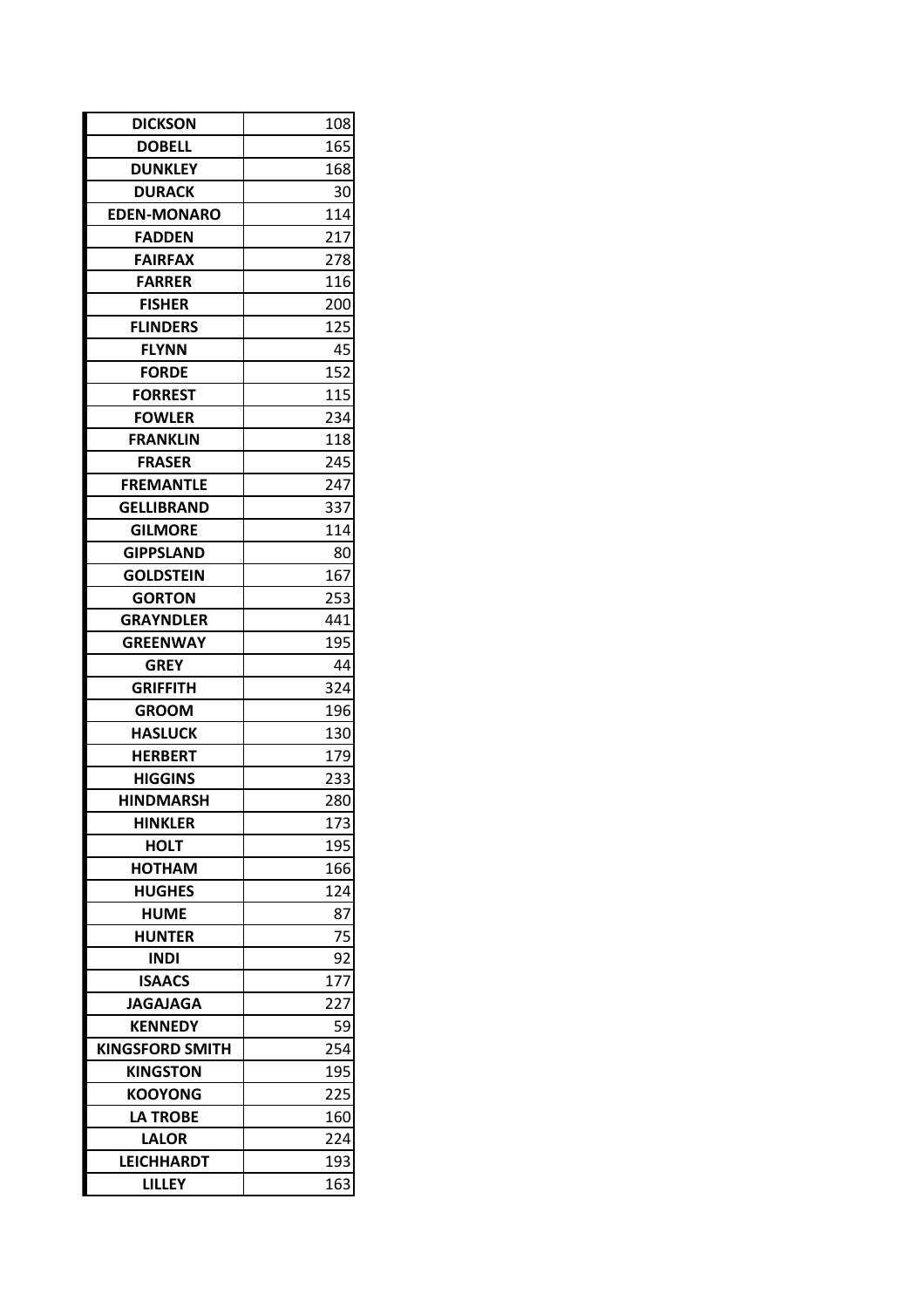| <b>LINDSAY</b>                    | 172 |  |
|-----------------------------------|-----|--|
| <b>LINGIARI</b>                   | 20  |  |
| <b>LONGMAN</b>                    | 136 |  |
| <b>LYNE</b>                       | 111 |  |
| <b>LYONS</b>                      | 101 |  |
| <b>MACARTHUR</b>                  | 119 |  |
| <b>MACKELLAR</b>                  | 102 |  |
| <b>MACQUARIE</b>                  | 205 |  |
| <b>MAKIN</b>                      | 172 |  |
| <b>MALLEE</b>                     | 46  |  |
| <b>MARANOA</b>                    | 61  |  |
| <b>MARIBYRNONG</b>                | 227 |  |
| <b>MAYO</b>                       | 140 |  |
| <b>MCEWEN</b>                     | 141 |  |
| <b>MCMAHON</b>                    | 196 |  |
| <b>MCMILLAN</b>                   | 128 |  |
| <b>MCPHERSON</b>                  | 294 |  |
| <b>MELBOURNE</b>                  | 887 |  |
| <b>MELBOURNE PORTS</b>            | 357 |  |
| <b>MENZIES</b>                    | 150 |  |
| <b>MITCHELL</b>                   | 162 |  |
| <b>MONCRIEFF</b>                  | 330 |  |
| <b>MOORE</b>                      | 122 |  |
| <b>MORETON</b>                    | 281 |  |
| <b>MURRAY</b>                     | 54  |  |
| <b>NEW ENGLAND</b>                | 159 |  |
| <b>NEWCASTLE</b>                  | 297 |  |
| <b>NORTH SYDNEY</b>               | 168 |  |
| <b>O'CONNOR</b>                   | 63  |  |
| <b>OXLEY</b>                      | 151 |  |
| <b>PAGE</b>                       | 309 |  |
| <b>PARKES</b>                     | 59  |  |
| <b>PARRAMATTA</b>                 | 318 |  |
| <b>PATERSON</b>                   | 109 |  |
| <b>PEARCE</b>                     | 99  |  |
| <b>PERTH</b>                      | 242 |  |
| <b>PETRIE</b>                     | 122 |  |
| <b>PORT ADELAIDE</b>              | 258 |  |
| <b>RANKIN</b>                     | 174 |  |
| <b>REID</b>                       | 301 |  |
| <b>RICHMOND</b>                   | 374 |  |
| <b>RIVERINA</b>                   | 113 |  |
| <b>ROBERTSON</b>                  | 179 |  |
| <b>RYAN</b>                       | 242 |  |
| <b>SCULLIN</b>                    | 170 |  |
| <b>SHORTLAND</b>                  | 99  |  |
|                                   | 74  |  |
| <b>SOLOMON</b><br><b>STIRLING</b> | 254 |  |
|                                   |     |  |